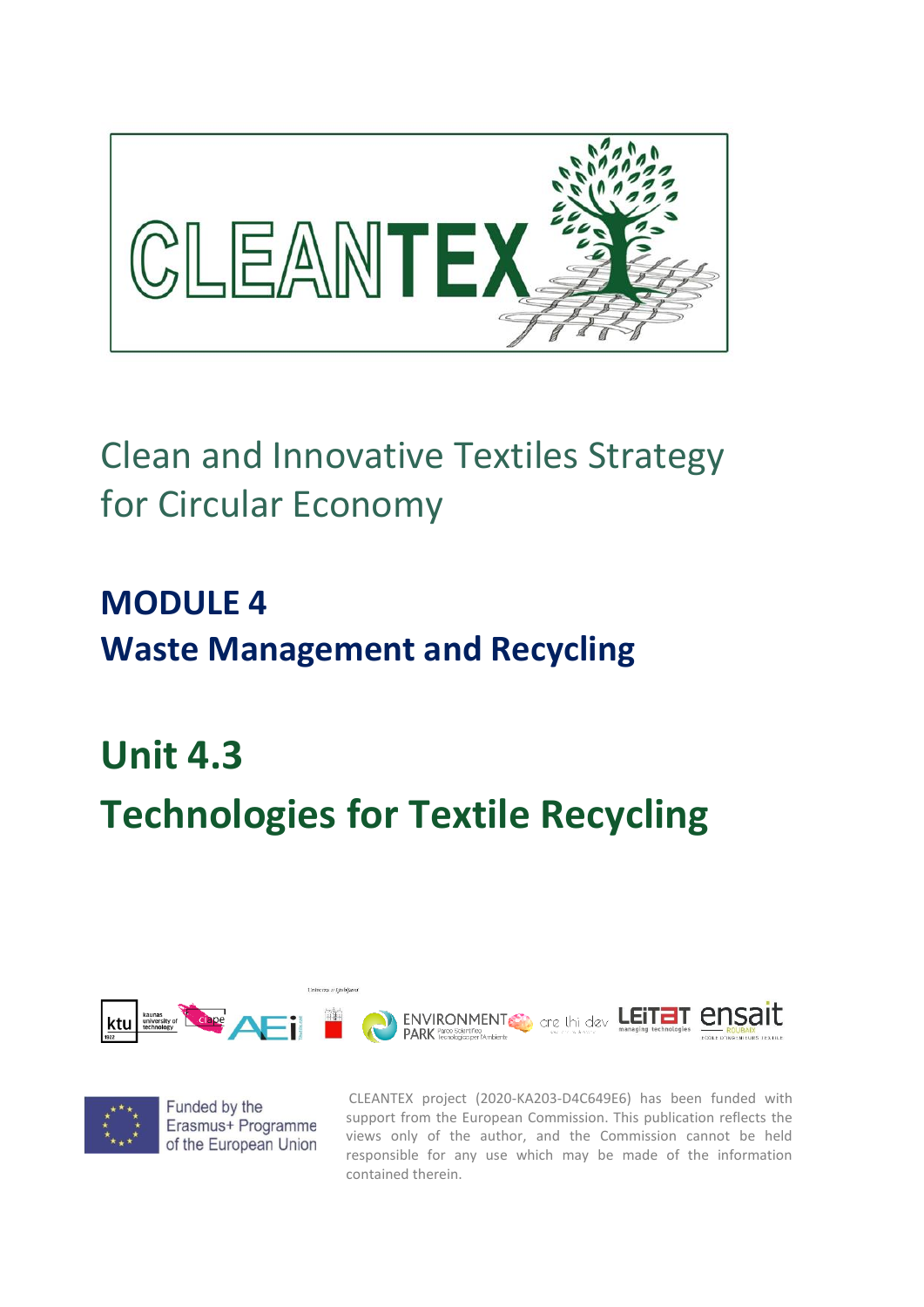### Introduction and definitions

Textile recycling is the action of reprocessing pre- or post-consumer textile wastes and use it in new textiles or non-textile products. We can distinguish the closed loop recycling processes and the open loop recycling processes.[1] Closed loop recycling are processes in which the recycled textile material is used in a more or less identical product (For example, a t-shirt will be recycled into a yarn or another clothe). In the opposite, an open loop recycling process is a process in which the textile recycled material is used in a different product (For example, a t-shirt will be recycled into a bottle, or into insulation material).

It is possible to recycle the textiles at different scales [\(Figure 1\)](#page-1-0). They can be recycled into fibers, into polymers, into monomers or into molecules different from monomers. In those different scales we can also separate the mechanical recycle processes and the chemical processes.



<span id="page-1-0"></span>*Figure 1 Possible recycling scales*

Textiles to recycle can come from two origins: the pre-consumer and post-consumer deposits. The pre-consumer deposit is said to be well-known and homogeneous because textile comes directly from companies or industries. They can be production waste, unsold finished products, or unfinished products. The composition, the dyes used, the properties of the material are well known and it makes it easier to sort and recycle. The post-consumer deposit is said to be mixed and heterogeneous. The textiles come from discarded clothes most of the time so a lot of information is missing, like the exact composition of the textiles or the dyes that has been used. Moreover, the fibers are already damaged by usage, and so are more fragile.

Before each process some preliminary steps are required. An extensive sorting step is necessary in order to separate coated or laminated textiles, which are difficult to recycle. In a same way, having a mixture of colors or materials will lead to a poor-quality output. Removing all the hard parts (zips, buttons, thick seams…) is also an essential step to avoid them to get stuck in the recycling machines. It will lead to a better efficiency. However, those sorting and removing step are really complex and time-consuming because they are most of the time manual. Once everything is sorted, and once the hard parts are removed, the textiles are cuts into little pieces which are easier to process.

# Recycling textile into fibers

The first recycling process is the mechanical shredding recycling process. This is the only process in which the output is a mix of fibers. Little pieces of textile are put in a shredding machine which has rotating drums with metal pins. The metal pins open the textile to recover the fibers. The output is a mix of fibers with different lengths. In theory this process can handle every textile in input but it is better to avoid coated, laminated textiles or blends with more than 10% of elastane, as they can stay stuck in the machine.

Copyright © CLEANTEX Consortium. All Rights Reserved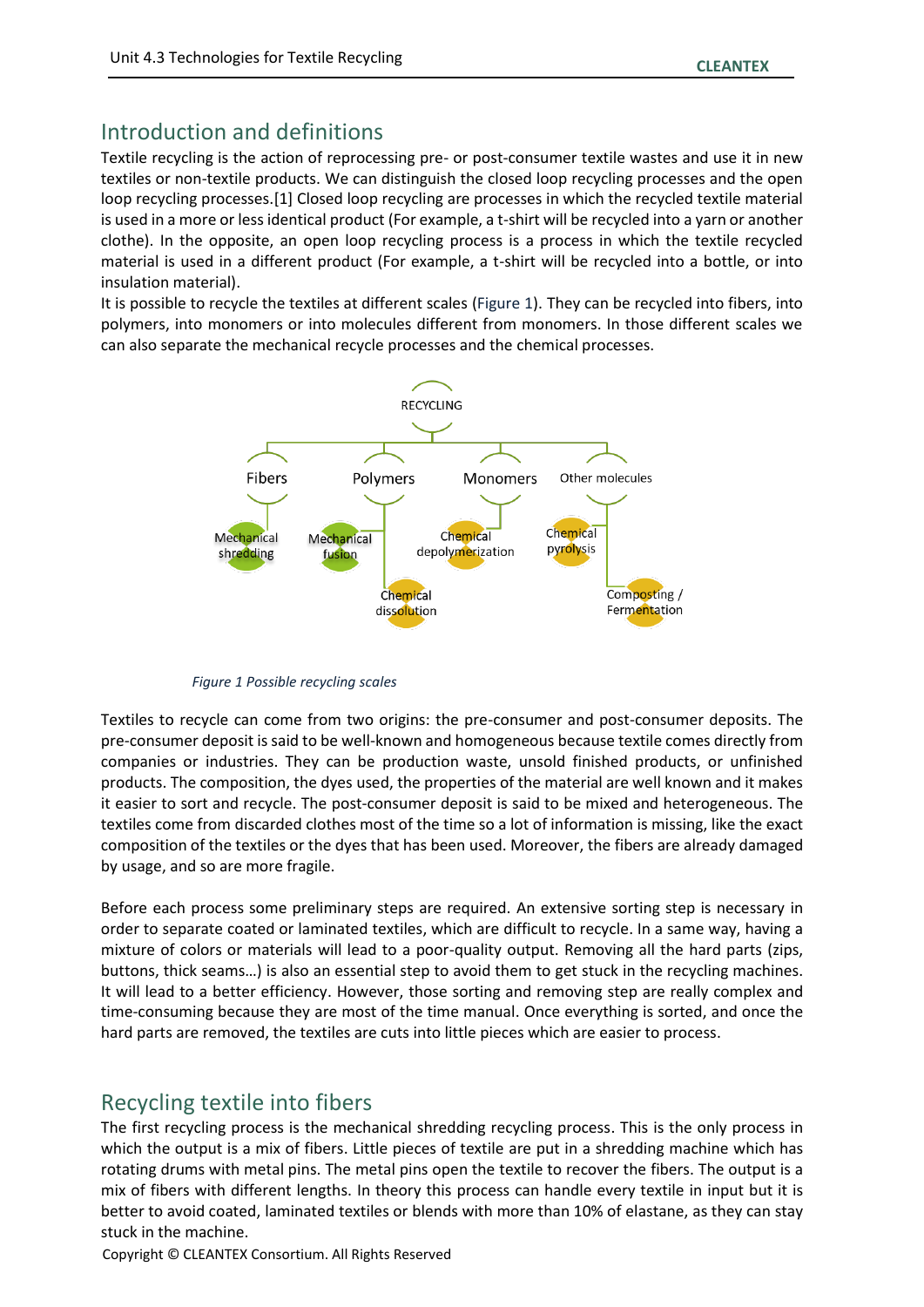The main applications of the recycled mix of fibers are nonwovens and insulation. It can also be used as plastic processing inputs, as composite input, or as charge in plastic. When the fibers are really short, they can be used as flock. Those applications are open-loops. The only closed loop application is when the fibers are re-spun into a yarn. However, this is really complex because the length of the fibers is reduced during the process, so it's necessary to add a virgin material with the recycled material to ensure the mechanical properties of the yarn.

#### Recycling textile into polymers

The second process is the mechanical fusion recycling process. The pieces of textiles all melted and spun directly or recycled into granulates. Because textiles are melted this process is only suitable for thermoplastic materials (polyester, polyamide, nylon 6…). It's also a really sensitive process, the material should be as pure as possible. Removing an impurity from a polymer melt is like removing an impurity from modeling clay; it is almost impossible. This is why the post-consumer deposit is nonsuitable, because there is more chance to get a contaminated textile. Other thermoplastic deposits (plastic bottles e.g.) are also suitable for this process.

The output granulates can be used in plastic industry, in an open loop process. When they are used in textile industry it can be a closed or open loop depending on the input (textile or plastic input). The major drawback of this process is the polymers are degraded each time they are melted. This process is not infinite and it is necessary to add some virgin materials to ensure the mechanical properties of the output material.

This process already exists at an industrial scale but mainly for recycling PET bottles and plastic waste[1].

In chemical dissolution process, the textile pieces are dissolved in a specific solvent (for example, for polyester the solvent used is ethyl benzoate and for nylon 6 it is formic acid). Almost every fiber can be dissolved, from synthetic polymers to cellulosic fibers (cotton, viscose e.g.), but it is more difficult for some fibers (wool e.g.). Pre- or post-consumer deposits are accepted, as well as paper deposits or plastic deposit. The output is a dissolved polymer which can be spun using a solvent spinning process to recover a fiber of the same nature as the input one. There is just an exception for cotton, for which we obtain artificial viscose.

The applications are closed or open loops as the output can be used in textile production, in paper production or in plastic production. The advantage of this process is it can handle contamination and fiber blends, as it is possible to dissolve only a part of the blend. It is also a solution to remove coatings, dissolving only the fiber or only the coating.

This process exists at a semi industrial scale mainly to recycle cotton into viscose.

#### Recycling textile into monomers

The next process is chemical depolymerization. Textile pieces are depolymerized and purified for dyes or chemicals. They can be depolymerized in various ways, like glycolysis, hydrolysis, methanolysis or enzymatic depolymerization. Only synthetic polymers can be depolymerized. The output are monomers that can be polymerized again to get a new polymer which will have the same quality as a virgin polymer.

The output monomers can be used in textile or in plastic processing industry, in open or closed loops. This process allows an infinite recycling loops because there is not degradation in quality and impurities are also well removed. It also allows recycling blends because only one part of the blend can be depolymerized.

This process exists at an industrial scale, but many research projects are still currently conducted on the subject.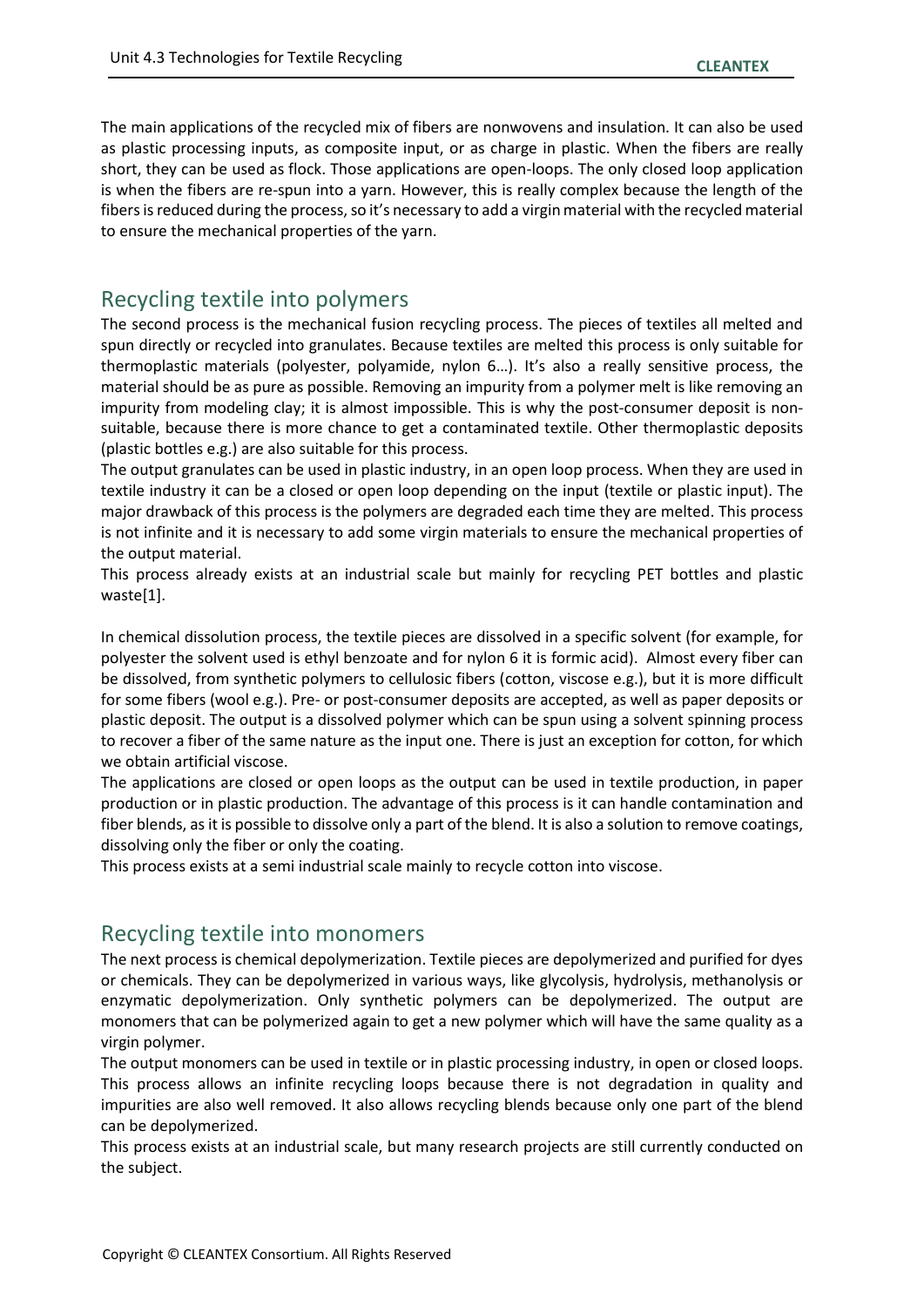# Recycling textile into molecules

In chemical pyrolysis process pieces of textiles are heated at a very high temperature (more than a 400 degrees) to be degraded and converted to gas, oil and carbon. Any organic carbon-based material including biomass plastics and textiles can be used as an input of this process. At the output, a large share of the material is converted to condensable compounds. This desired product is referred to as pyrolysis-oil. Pyrolysis gas is also produced, it's a gas mixture consisting of hydrogen (H2), carbon monoxide (CO), carbon dioxide (CO2) and methane (CH4). Some carbon is also created during the process[2].

The oil can be used as fuel. The pyrolysis gas and carbon can be burned to eat or can be used as feedstock in the production of chemicals. Closed loop application doesn't exist with this process. The advantage is it allows recycling of fibers and blends of fiber that can't be recycled by any other technologies (aramid fibers e.g.). It's also a possible solution for contaminated and damaged textiles that cannot be recycled in any other way.

This is unfortunately not yet developed on an industrial scale for textiles but the pyrolysis of plastics already exists at industrial scale.

The last processes are composting and fermentation recycling. Microorganisms transform organic material into molecules, thanks to fungi, yeast or bacteria in the presence of oxygen, water and nitrogen. Mostly cellulose rich feedstock is accepted in input, as cellulosic textiles for example, but mixed textile waste are also accepted. The output is a range of fuel molecules and chemicals and noncellulosic fibers are recovered, like polyester.

The fuel molecules can be used as fuel or burned to heat and chemicals can be used as input in other industries. This is a process that already exists in biorefineries to recycle agricultural wastes.

# Examples of recycling manufacturers

Some examples of manufacturers mechanically recycling fiber from pre-consumer, and post-consumer textile waste:

- Supported by H&M and Levi's, the American start-up, **Circular Systems**: Texloop™ produces RCOT (recycled cotton fiber) with the longest possible staple length.[3]
- In India, **Geetanjali Woollens** collects used sweaters from all over the world and sorts them according to their fiber (acrylic, wool or cotton) and color. They guarantee a minimum of 70% Wool in their Wool Fibre Blends and about 70% Acrylic in their Acrylic Fibre.[4]
- In Spain, **Recover™** RCotton fiber is made from 100% recycled fibers, suitable for overdye, using minimal solvents and water.[5]
	- RPure comes from 100% cotton textile waste.
	- RMix is a recycled cotton fiber from cotton blended textiles. It contains traces of other fibers (up to 10%).
	- RDenim fibers are obtained by recycling pre- and post-consumer denim. They are mainly composed of cotton fibers with other fibers (up to 20%).
	- RColorblend is made of recycled cotton (30 to 70%) mixed with recycled fibers.
- **Re-Verso ™** is a company that collect, select and transform pre-consumer waste of wool and cashmere, for the creation of regenerated yarns and fabrics for the fashion sector. They are use in famous brands such as Stella Mac Cartney , Eileen Fisher , Filippa K and Patagonia.[6]

Some examples of manufacturers recycling cotton or cellulosic materials into new artificial cellulosic fibers: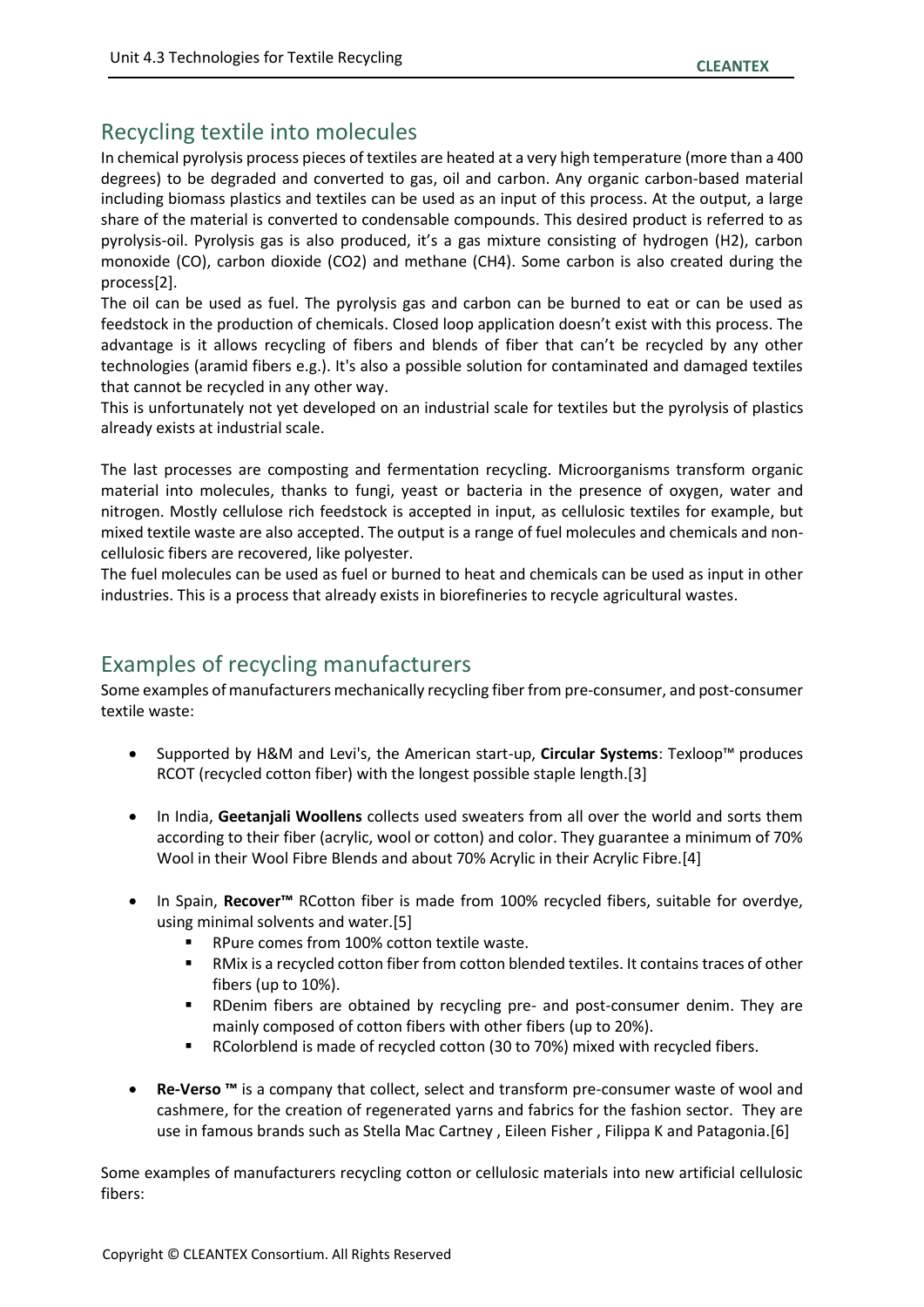- **Infinite Fiber Company.** The company will open a new plant in 2024. Infinna™, a premiumquality, circular textile fiber is made from used textiles, wood pulp, newsprint (Finland). It is a cellulose carbamate fiber.[7]
- **Asahi Kasei** in Japan. Bemberg™ is a regenerated cellulose fiber made from cotton linter, a preconsumer material obtained from manufacturing process of cotton. It is a cupro fiber.[8]
- **Lenzing**. The pioneering REFIBRA™ technology involves upcycling cotton scraps from garment production. These cotton scraps are transformed into cotton pulp. A substantial proportion – up to 30%– of this is added to wood pulp, and the combined raw material is transformed to produce new virgin TENCEL™ Lyocell fibers to make fabrics and garments. [9]
- **Renewcell**. Circulose® is a branded dissolving pulp product that Renewcell makes from 100% textile waste, such as worn-out jeans and production scraps.[10]

Some examples of manufacturers using mechanical fusion to recycle Polyester, RPet, or Polyamide:

- **Nilit** in Israel. Sensil® EcoCare recycled Nylon 6.6 is made with pre-consumer waste providing fine denier, high-quality fabrics that last and last. They are transformed as multifilament texturized yarns.[11]
- **Fulgar** in Italy. More than half of Q-NOVA® fibre is made from pre-consumer polyamide 6.6 waste.[12]
- **UNIFI** is the world's leading, branded recycled fiber since 2007. REPREVE recycled polyester is created from plastic bottles. It is used to make filaments, staple fibers and fillers. Unifi also manufactures REPREVE nylon from "pre-consumer" waste.[13]
- **Asahi Kasei**. ROICA™ EF (German plant) is a world-first Global Recycled Standard (GRS) certified stretch yarn (Elastane) and one of the recycled stretch innovations, re-made from pre-consumer materials. [14]

Some examples of manufacturers using chemical recycling processes:

- **Jeplan**. BRING Technology™ depolymerizes PET in ethylene glycol solution to produce BHET. Clothing can be recycled any number of times through this technology.[15]
- **CARBIOS.** With its mastery of enzymatic depolymerization, Carbios enables the infinite recycling of all types of PET waste as well as the production of 100% recycled and 100% recyclable PET products, with no loss of quality. Following the excellent results obtained in the demonstration plant launched in September 2021, Carbios will build its first fully biorecycled PET manufacturing plant in France.[16]
- **Teijin** Eco Circle™ is a commercially offered chemically recycled PET. ECOPET™ is polyester product (fibers, textiles, garments, and goods) made from recycled sources: various types of polyester waste, through the mechanical or chemical recycle process. It enables the effective use of the limited natural resources.[17]
- **Toray** group has developed a broad competence in plastics recycling and in particular in the chemical recycling of polyamide fibers. [18]
- **Aquafil**. Nylon waste, otherwise polluting the Earth, is transformed into ECONYL® regenerated